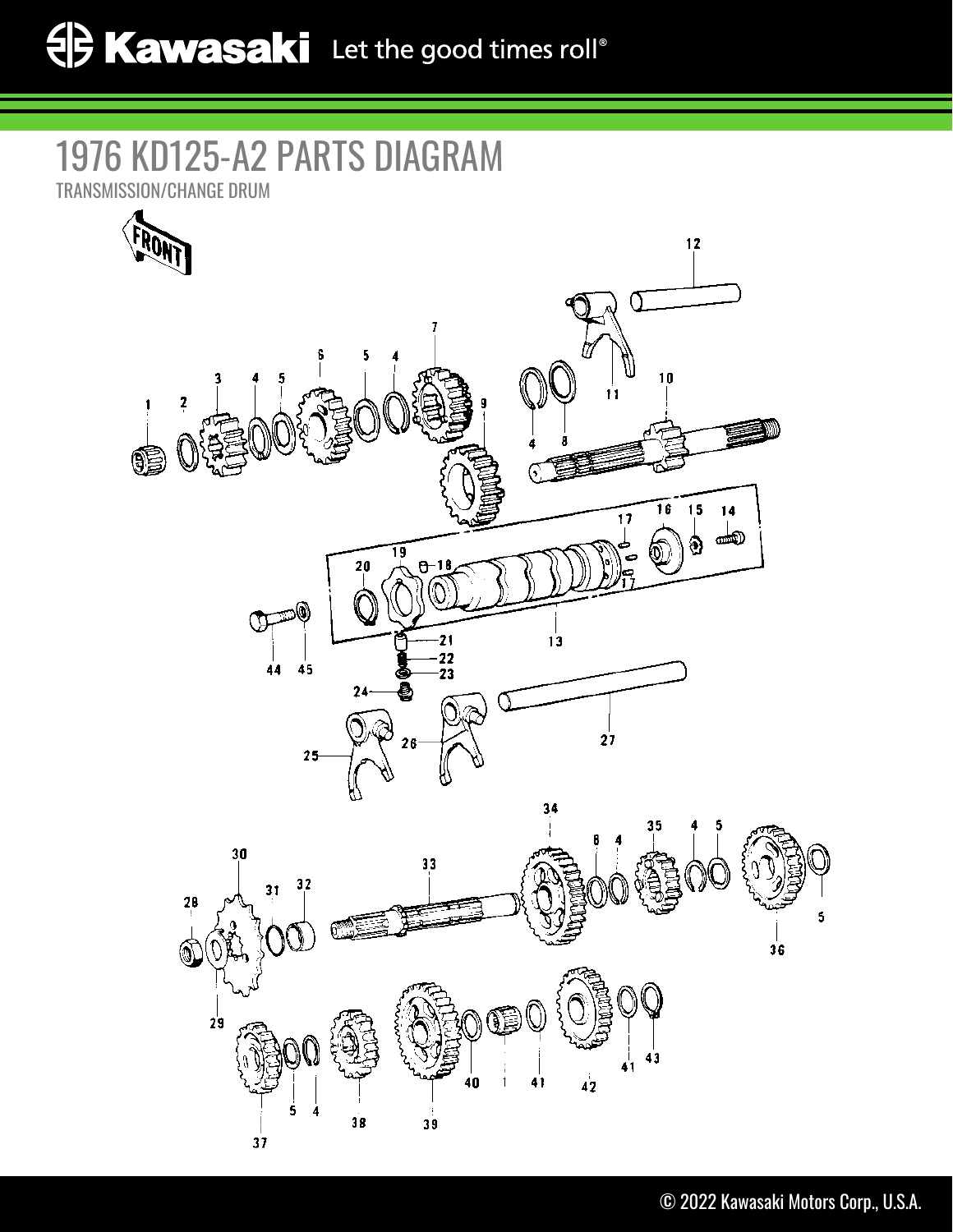## 1976 KD125-A2 PARTS LIST

TRANSMISSION/CHANGE DRUM

| <b>ITEM NAME</b>                  | <b>PART NUMBER</b> | <b>QUANTITY</b> |
|-----------------------------------|--------------------|-----------------|
| BRG, N, 7E-HK1412 (Ref #1)        | 92046-037          | $\overline{2}$  |
| WASHER, PLAIN (Ref #2)            | 92022-272          | 1               |
| 2ND GEAR, DRIVE SHAFT (Ref #3)    | 13130-036          | 1               |
| CIRCLIP $(Ref # 4)$               | 92033-028          | 6               |
| WASHER, LOCK (Ref # 5)            | 92024-055          | 5               |
| TOP GEAR, DRIVE SHAFT (Ref #6)    | 13129-1019         | 1               |
| TOP GEAR, DRIVE, SHAFT (Ref #6)   | 13129-1021         | 1               |
| TOP GEAR, DRIVE, SHAFT (Ref #6)   | 13129-1021         | 1               |
| 3RD/4TH GEAR, DRIVE SF (Ref # 7)  | 13129-1008         | 1               |
| 3RD&4TH GEAR, DRIVE SF (Ref #7)   | 13129-1010         | 1               |
| 3RD&4TH GEAR, DRIVE SF (Ref #7)   | 13129-1010         | 1               |
| WASHER, PLAIN (Ref #8)            | 92022-271          | $\overline{2}$  |
| 5TH GEAR, DRIVE SHAFT (Ref # 9)   | 13129-1016         | 1               |
| 5TH GEAR, DRIVE SHAFT (Ref # 9)   | 13129-1018         | 1               |
| 5TH GEAR, DRIVE SHAFT (Ref # 9)   | 13129-1018         | 1               |
| SHAFT, DRIVE (Ref # 10)           | 13127-045          | 1               |
| FORK, SELECTOR, 5TH&TOP (Ref #11) | 13140-060          | 1               |
| RODSHIFT, SHORT (Ref #12)         | 13209-014          | 1               |
| DRUM ASSY, GEAR SHIFT (Ref #13)   | 13239-018          | 1               |
| SCREW PAN HEAD 6X14 (Ref # 14)    | 220B0614           | 1               |
| WASHER LOCK 6MM (Ref # 15)        | 464H0600           | 1               |
| PLTE, SHIFT DRUM PIN (Ref # 16)   | 13142-017          | 1.              |
| PIN, GEAR CHNGE DRUM (Ref # 17)   | 92042-030          | 6               |
| PIN-DOWEL, 4X6 (Ref # 18)         | 610A0406           | 1               |
| CAM-CHANGE DRUM (Ref # 19)        | 13145-1058         | 1               |
| CIRCLIP, 30MM (Ref #20)           | 480J3000           | 1               |
| PIN-NEUTRAL POSITION (Ref # 21)   | 92043-076          | 1               |
| SPRING (Ref # 22)                 | 92081-112          | 1               |
| GASKET (Ref # 23)                 | 92065-090          | 1               |